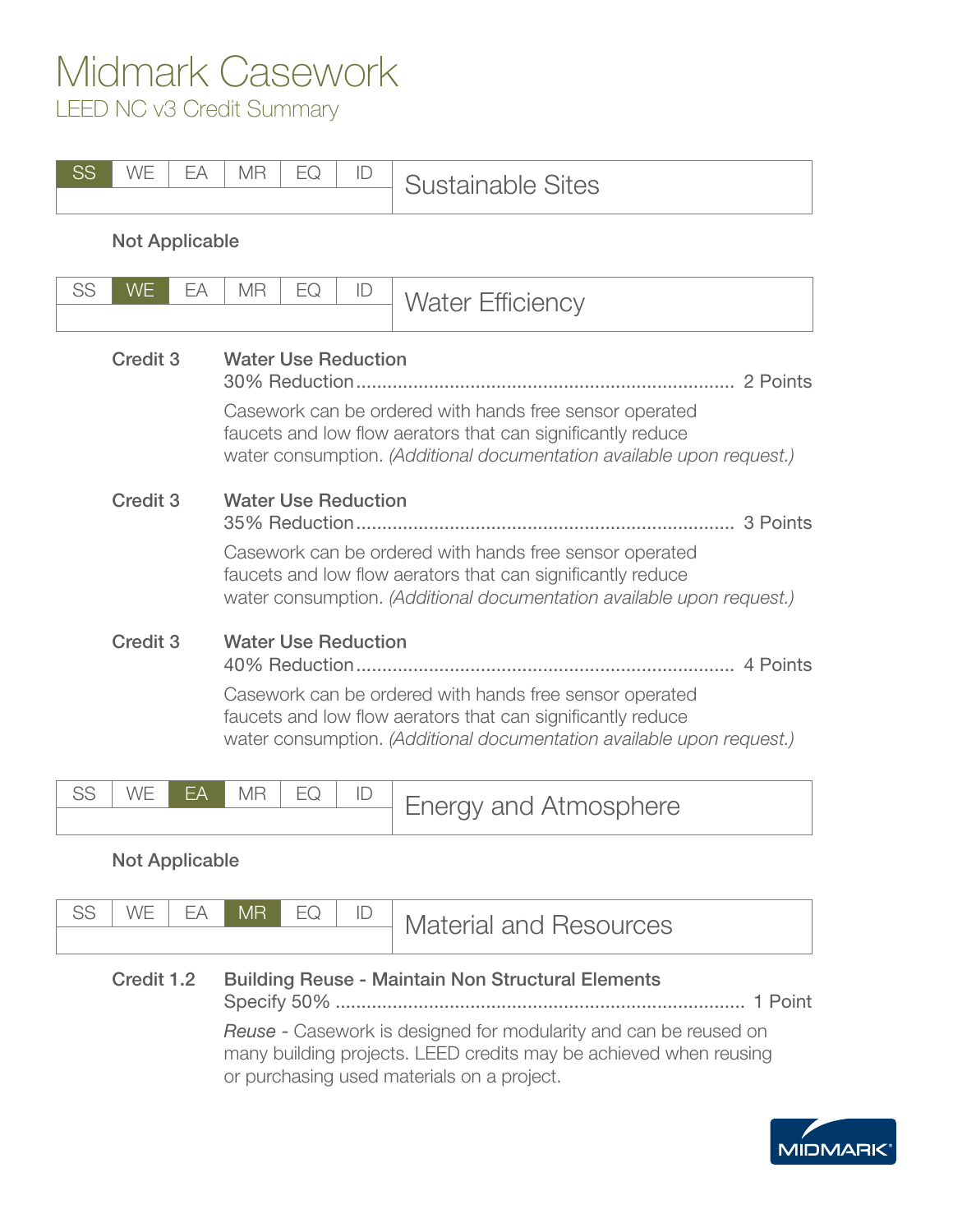## Midmark Casework LEED NC v3 Credit Summary

| <b>Credit 2</b> | <b>Construction Waste Management</b>                                                                                                                                                                                                                                    |
|-----------------|-------------------------------------------------------------------------------------------------------------------------------------------------------------------------------------------------------------------------------------------------------------------------|
|                 | Returnable and recyclable packaging - Casework can be ordered<br>with blanket wrapping that can reduce packaging usage. Casework<br>packing materials include corrugated cardboard. This material is<br>recyclable in many markets, which can reduce landfill disposal. |
| <b>Credit 2</b> | <b>Construction Waste Management</b>                                                                                                                                                                                                                                    |
|                 | Returnable and recyclable packaging - Casework can be ordered<br>with blanket wrapping that can reduce packaging usage. Casework<br>packing materials include corrugated cardboard. This material is<br>recyclable in many markets, which can reduce landfill disposal. |
| <b>Credit 3</b> | <b>Materials Reuse</b>                                                                                                                                                                                                                                                  |
|                 | Reuse - Casework is designed for modularity and can be reused on<br>many building projects. LEED credits may be achieved when reusing<br>or purchasing used materials on a project.                                                                                     |
| <b>Credit 3</b> | <b>Materials Reuse</b>                                                                                                                                                                                                                                                  |
|                 | Reuse - Casework is designed for modularity and can be reused on<br>many building projects. LEED credits may be achieved when reusing<br>or purchasing used materials on a project.                                                                                     |
| <b>Credit 4</b> | <b>Recycled Content</b><br>Specify 10% (post-consumer $+$ $1/2$ pre-consumer recycled) 1 Point                                                                                                                                                                          |
|                 | Casework may contribute to this credit as a typical assembly contains<br>19% post-consumer recycled content and 13% pre-consumer recycled<br>content.                                                                                                                   |
| <b>Credit 4</b> | <b>Recycled Content</b><br>Specify 20% (post-consumer $+$ $1/2$ pre-consumer recycled) 2 Points                                                                                                                                                                         |
|                 | Casework may contribute to this credit as a typical assembly contains<br>19% post-consumer recycled content and 13% pre-consumer recycled<br>content.                                                                                                                   |
|                 |                                                                                                                                                                                                                                                                         |